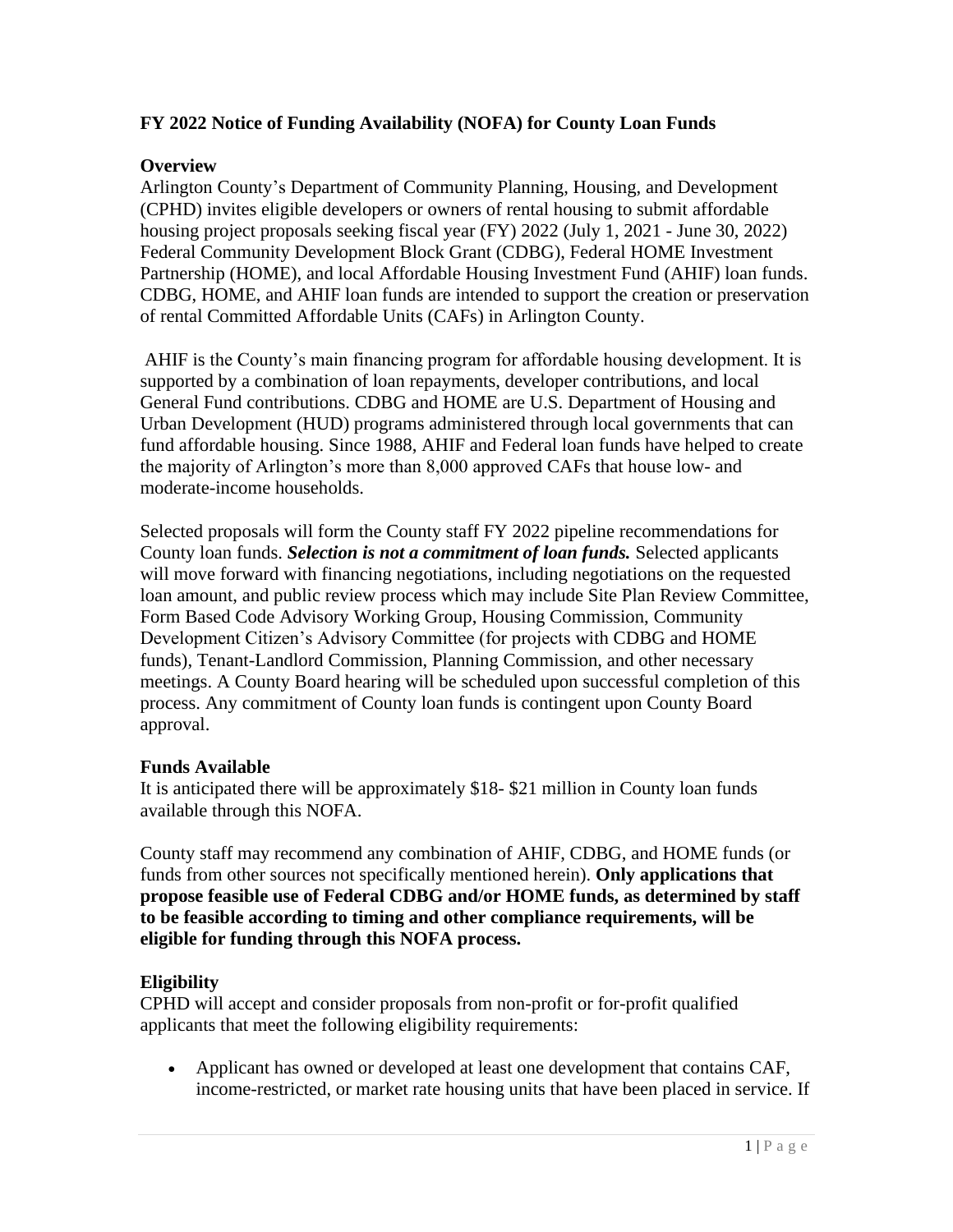applying for Low Income Housing Tax Credits, applicants must meet Virginia Housing (formerly VHDA) eligibility requirements.

- The County loan funds must be used for rental units affordable up to 80% Area Median Income (AMI) as published by HUD for the Washington, DC Metropolitan Statistical Area, adjusted for household size. If the development is mixed-income, loan funds will be applied only to the affordable portion of the development.
- The CAF units must remain committed affordable for no less than 30 years.
- Proposals to be funded with a combination of 9% Tax Credits and 4% Tax Exempt Bonds must submit separate NOFA applications (one application for the 9% Tax Credit building(s) and one application for the building(s) utilizing 4% Tax Exempt Bonds).
- If staff determines Federal CDBG and/or HOME funds would be used, the project must meet certain compliance requirements (see "Federal Requirements" section below for more details).

For help in determining if a project is eligible, call Alex McMillen at amcmillen@arlingtonva.us or (703) 228-3773.

## **Important Dates**

# **Friday May 14, 2021 | 10:00am-11:30am**

# *NOFA Q&A Session for Prospective Applicants (Optional)*

County staff will host a virtual Question & Answer session on May 14, 2021 for prospective applicants detailing FY22 changes to the NOFA and application process deadlines. Interested applicants are highly encouraged to attend.

## **Friday June 18, 2021 | 5:00 pm**

## *Application Submission Deadline*

All proposals must be submitted electronically via ZoomGrants no later than 5:00 pm. Any application missing one or more of the required information or documents will be considered incomplete and will not be reviewed. No hard copies will be accepted.

# **Monday June 21, 2021 – August, 2021**

*Application Review by County Staff*

**August, 2021** *Developer Notification*

## **Application Evaluation**

Eligible applications will be scored by County staff using the evaluation criteria described in more detail in the Scoring Guidance document of this application. Pipeline recommendations will be based on which project meets or exceeds these criteria to the greatest degree. Applications that receive a staff score under 70 points may not be considered. If project proposals do not adequately meet the described guidelines, County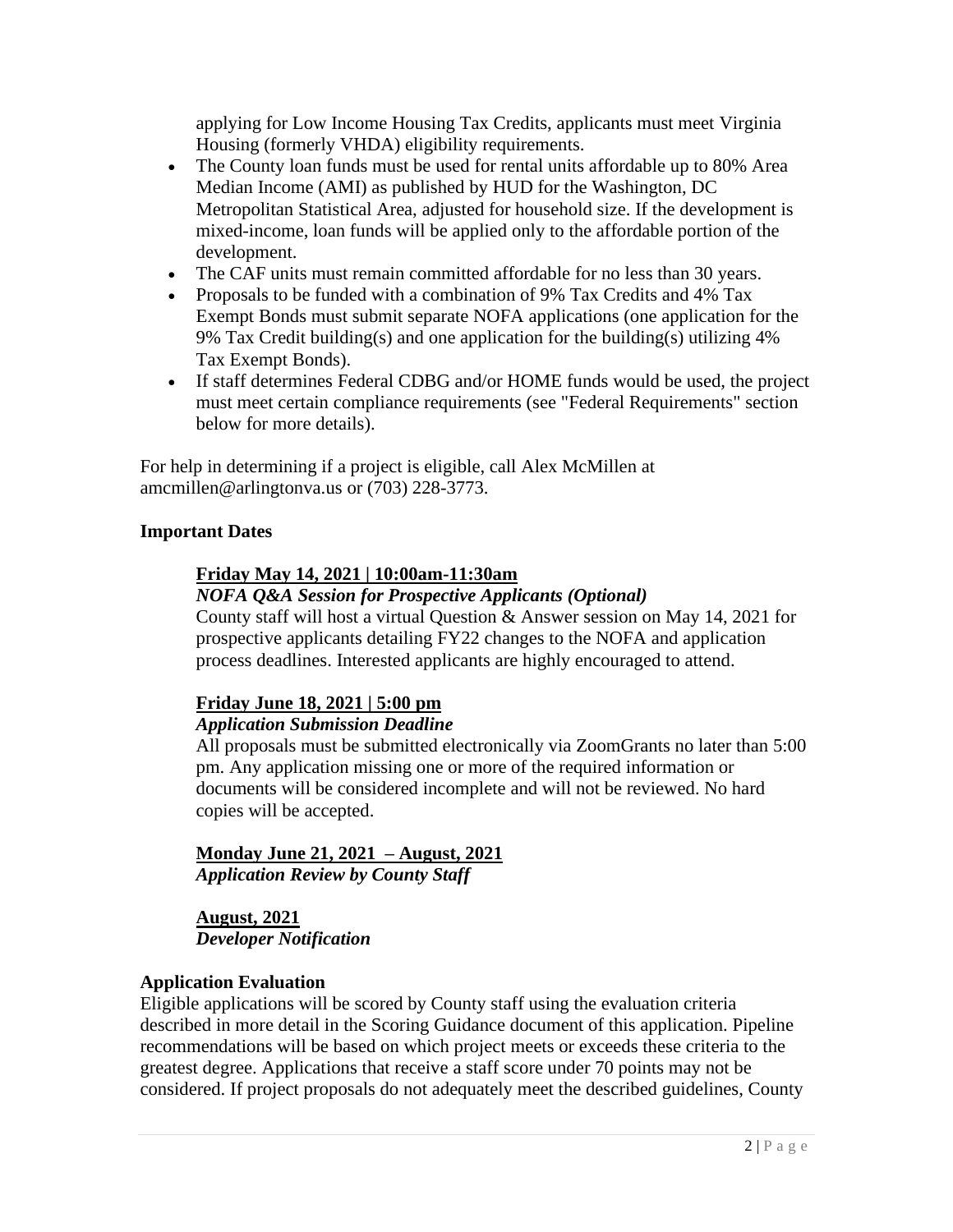staff may recommend not funding the proposal(s) and reserves the right to reject any and all proposals. County staff also has the discretion to make a recommendation for County loan funds in an amount that is less than what is requested in the application.

If selected, the proposal will be reviewed by the Housing Commission and other relevant Commissions at the appropriately scheduled time. A County Board hearing will be scheduled upon successful completion of this process. A commitment of County loan funds is contingent upon County Board approval.

| <b>Policy Goals - 40%</b>                                                     | <b>Max Points</b>        |  |  |  |  |
|-------------------------------------------------------------------------------|--------------------------|--|--|--|--|
| Supply                                                                        | 89                       |  |  |  |  |
| Access                                                                        | 10                       |  |  |  |  |
| Sustainability                                                                | 18                       |  |  |  |  |
| <b>Policy Total</b>                                                           | $117 \times 40\% = 46.8$ |  |  |  |  |
| Budget $-40%$                                                                 | <b>Max Points</b>        |  |  |  |  |
| Capital Budget                                                                | 60                       |  |  |  |  |
| <b>Operating Budget</b>                                                       | 40                       |  |  |  |  |
| <b>Budget Total</b>                                                           | $100 \times 40\% = 40$   |  |  |  |  |
| <b>Organizational Capacity and Readiness – 20%</b>                            | <b>Max Points</b>        |  |  |  |  |
| Team Experience                                                               | 65                       |  |  |  |  |
| Readiness                                                                     | 45                       |  |  |  |  |
| Diversity and Racial Equity                                                   | 30                       |  |  |  |  |
| <b>Organizational Capacity/Readiness Total</b>                                | $140 \times 20\% = 28$   |  |  |  |  |
| <b>TOTAL MAX POINTS</b>                                                       | 114.8                    |  |  |  |  |
| Policy and Rudget criteria will have a 40% weight applied to the total points |                          |  |  |  |  |

Policy and Budget criteria will have a 40% weight applied to the total points available. Organizational Capacity/Readiness will have a 20% weight applied.

# **Federal Requirements**

Use of Federal CDBG and HOME funds must comply with certain Federal requirements, including program eligibility requirements and, depending upon the type of project being proposed, cross-cutting Federal requirements. Applicants should be familiar with CDBG and HOME program eligibility and understand which of the following cross-cutting Federal requirements are applicable. Please note that if a project is recommended for funding utilizing county HOME funds, the county may require the applicant to adhere to Community Housing Development Organization (CHDO) eligibility requirements and become certified as a CHDO to be able to accept HOME CHDO funds.

The following guidebook is a resource to determine CDBG and HOME program eligibility requirements: [https://www.hudexchange.info/resources/documents/HOME-](https://www.hudexchange.info/resources/documents/HOME-CDBGGuidebook.pdf)[CDBGGuidebook.pdf.](https://www.hudexchange.info/resources/documents/HOME-CDBGGuidebook.pdf)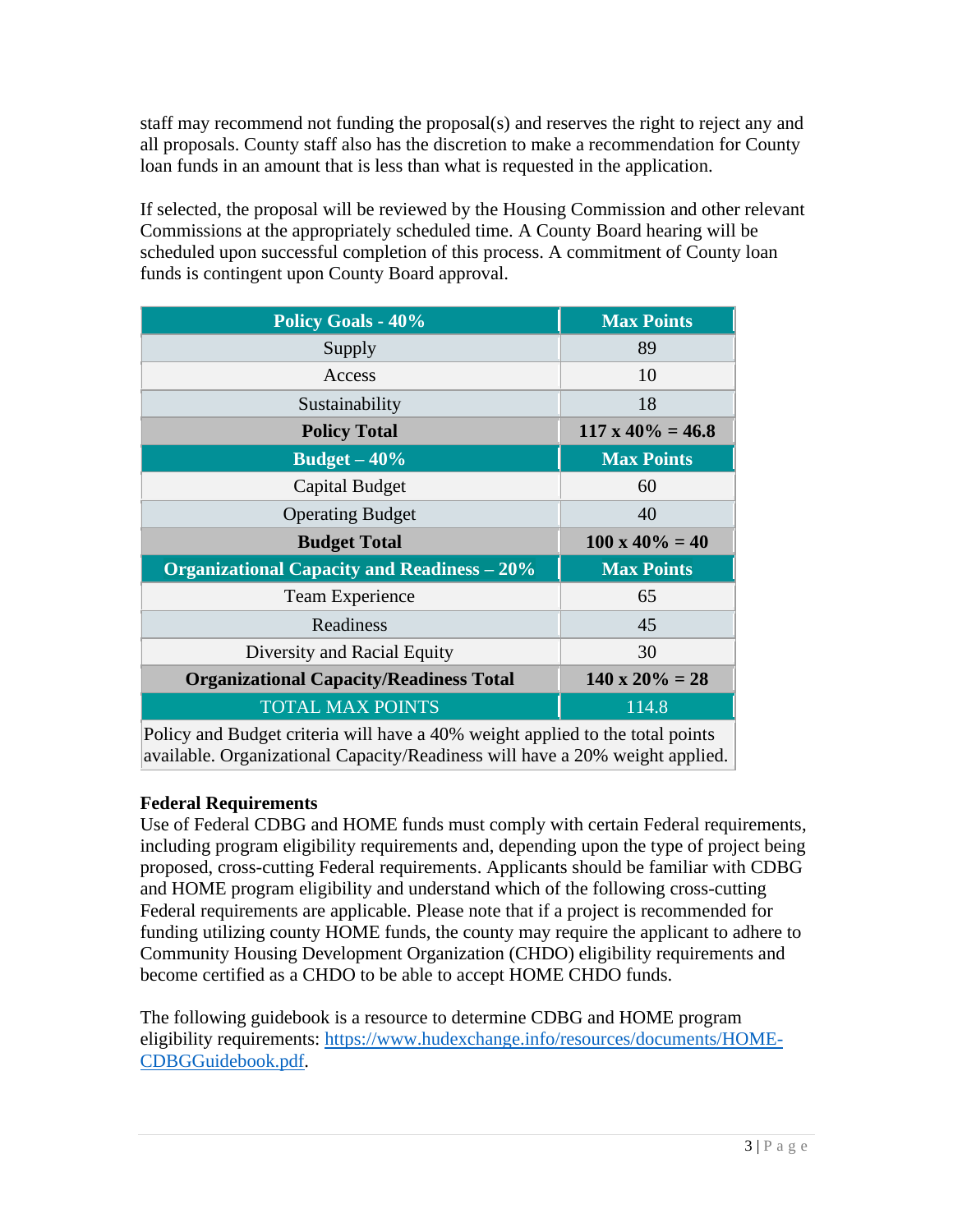For crosscutting Federal requirements, please see:

- Procurement, (2 CFR 200 Uniform Administrative Requirements, Cost Principles, and Audit Requirements for Federal Awards)
- Conflict of Interest, (2 CFR 200 Uniform Administrative Requirements, Cost Principles, and Audit Requirements for Federal Awards)
- Section 3 of the Housing and Urban Development Act of 1968, as amended (Section 3)
- Minority/Women's Business Enterprises (M/WBE), (24 CFR 85.36(e) and Executive Orders 11625, 1232, 12138)
- Labor Standards:
	- Davis Bacon and Related Acts (40 USC 276(A)-277):
	- · Contract Work Hours and Safety Standards Act (40 USC 327‐333)
	- · Copeland Anti‐Kickback Act (40 USC 276c)
	- Fair Labor Standards Act of 1938, as amended (29 USC 201, et. seq.)
- Fair Housing:
	- · Title VI of the Civil Rights Act of 1964, as amended (42 U.S.C. 2000d et seq.)
	- · Fair Housing Act (42 U.S.C. 3601-3620)
	- · Nondiscrimination and Equal Opportunity in Housing (24 CFR Part 107)
	- Age Discrimination Act of 1975, as amended (42 U.S.C. 6101 et seq.).
- Affirmative Marketing and Outreach
- Housing Accessibility
	- Americans with Disabilities Act (42 U.S.C. 12131; 47 U.S.C. 155, 201, 218, and 225)
	- · Fair Housing Act 42 U.S.C. 3601-19 (24 CFR 100.205)
	- Section 504 of the Rehabilitation Act of 1973 (Section 504)
- Uniform Relocation Act: Uniform Relocation and Assistance and Real Property Acquisition Policies Act of 1970, as amended (URA) (42 U.S.C. 4601‐4655)
- Environmental Review: National Environmental Policy Act of 1969 (NEPA), (24 CFR part 58, including Section 106 of the National Historic Preservation Act of 1966 (NHPA))
- Site and Neighborhoods Standards, (Title VI of the Civil Rights Act of 1964, the Fair Housing Act and Executive Order 11063 (24 CFR 983.57(e)(2) and (3)))
- Lead-Based Paint: Title X of the 1993 Housing and Community Development Act (24 CFR part 35)

# **Out-of-Cycle Applications**

Out-of-cycle applications will be considered for time-sensitive, unrelated third party acquisitions on a case-by-case basis. "Time-sensitive, unrelated third party acquisition" means the development site is currently listed for sale on the open market or will be listed on the open market in the immediate future. If the applicant is applying to be considered out-of-cycle, please e-mail a letter to Melissa Danowski at [mdanowski@arlingtonva.us](mailto:mdanowski@arlingtonva.us) with information about the project (i.e., location, units, listing or purchase price, affordability mix) and documentation of time-sensitivity (e.g., real estate listing or letter from owner). Describe why an in-cycle application would preclude the ability to purchase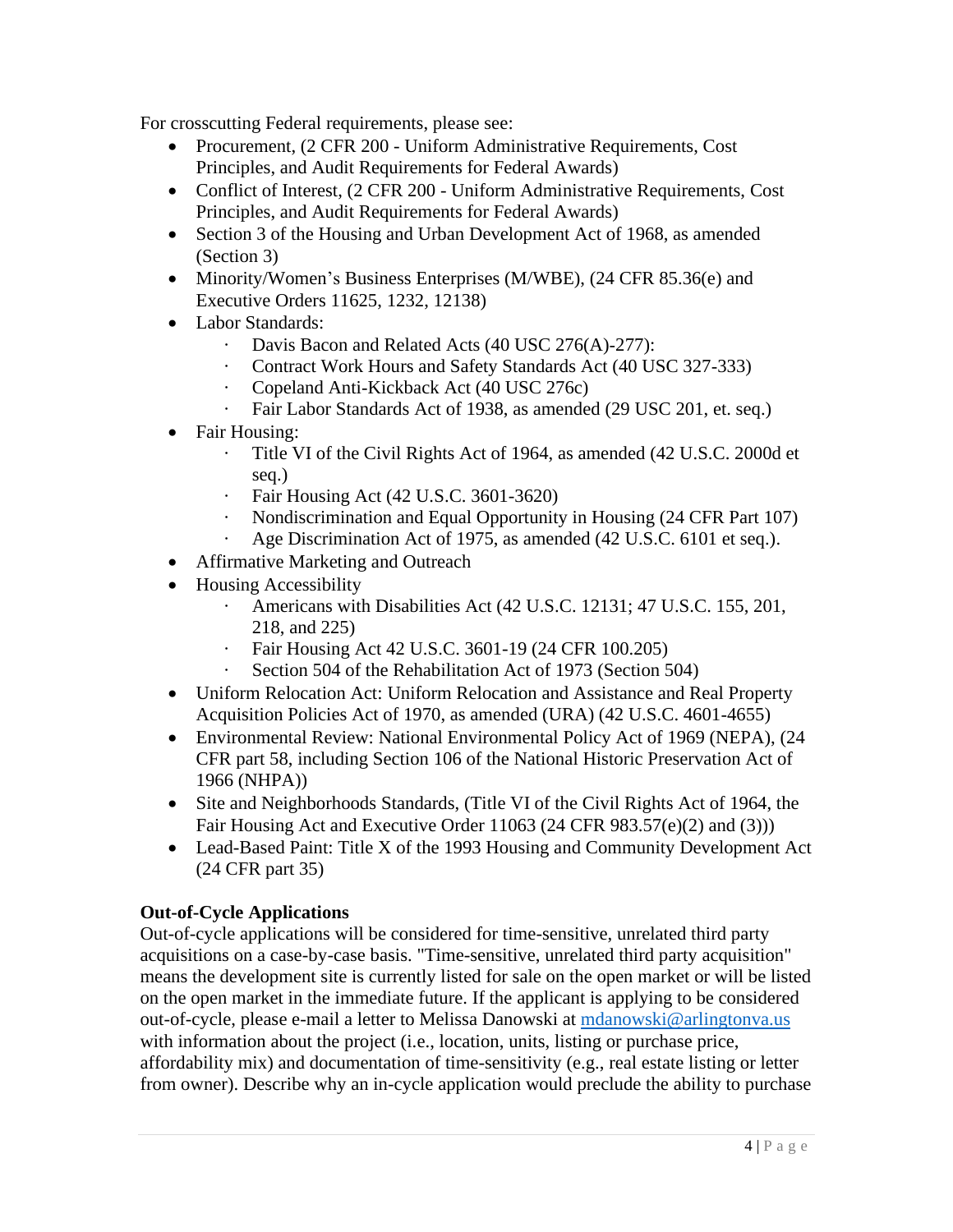such that an opportunity to develop affordable housing on the site would be lost. DO NOT fill out ZoomGrants application unless advised by Arlington County staff to do so.

## **Questions?**

Questions about the NOFA should be submitted in writing to Alexander McMillen at amcmillen@arlingtonva.us. All questions and answers will be posted to the [NOFA](https://housing.arlingtonva.us/development/affordable-housing-investment-fund/) [webpage.](https://housing.arlingtonva.us/development/affordable-housing-investment-fund/) To receive e-mail notifications of updates, please sign up [here.](https://public.govdelivery.com/accounts/VAARLINGTON/subscriber/new?topic_id=VAARLINGTON_159)

ZoomGrants Technical Support staff can help with technical questions or general inquiries about the ZoomGrants system. Please contact questions@zoomgrants.com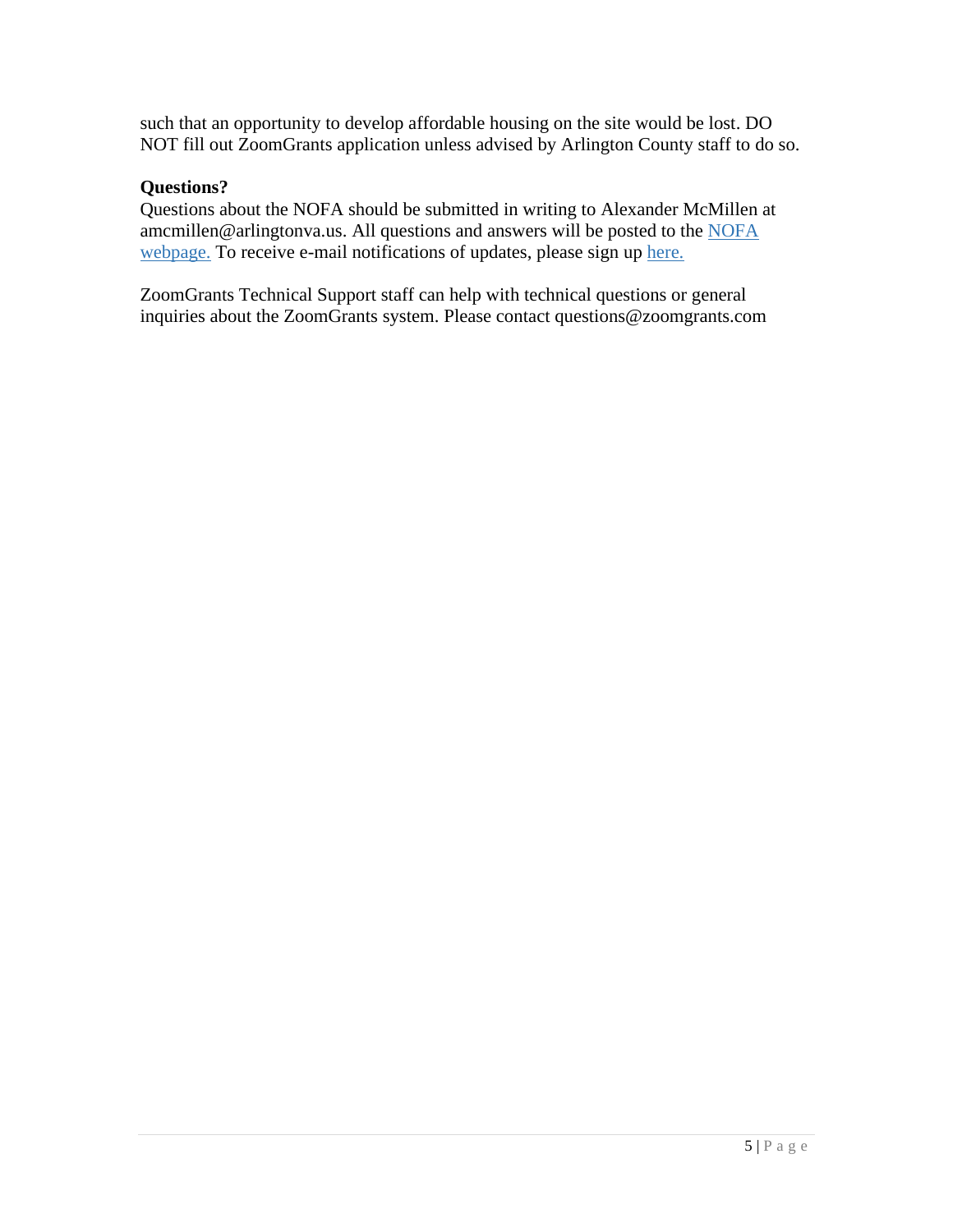**Application for FY 2022 Notice of Funding Availability (NOFA) for County Loan Funds**

## **ALL RESPONSES AND APPLICATION MATERIALS ARE SUBJECT TO DISCLOSURE UNDER THE FREEDOM OF INFORMATION ACT (FOIA)**

## **GENERAL INFORMATION**

#### **Supply and Access**

- 1. What type of rental application is being submitted?
	- □ New construction
	- $\Box$  Acquisition and new construction
	- $\Box$  Acquisition and rehabilitation of existing multifamily units
	- $\Box$  Acquisition only
	- $\Box$  Rehabilitation of existing multifamily units
	- $\Box$  Other, explain:
- 2. Project Narrative: Provide a concise description of the proposed project. *Include any anticipated rehab or construction work, financing sources, tax credit application year, general timeline for completion, individuals that will be served by the project, and public benefit achieved. Note any special features/amenities.*
- 3. Affordability Commitment Period *Must be committed affordable for at least 30 years to be considered.* List the number of years the units will remain committed affordable. \_\_\_\_\_\_\_\_\_\_\_\_
- 4. Describe the type of units that are part of the proposal. Fill out the following table.

*For a detailed definition of "CAF" refer to the Glossary section of the Affordable Housing Master Plan located in the "Library" tab.*

- \_\_\_\_\_\_Number of Committed Affordable Units (CAFS).
- \_\_\_\_\_\_Number of Unrestricted/Market Rate Units (if any)
- \_\_\_\_\_\_Total CAFS and Unrestricted/Market Rate Units
- \_\_\_\_\_\_Percent of Total Units that are CAFS
- \_\_\_\_\_\_Percent of Total Units that are Market Rate/Unrestricted Units (if any)
- \_\_\_\_\_\_Number of Age Restricted CAFS (if any)
- \_\_\_\_\_\_Number of Age Restricted Market Rate Units (if any)
- \_\_\_\_\_\_Number of Proposed Permanent Supportive Housing (PSH) units (if any)
- Percent of CAFS that are Proposed Permanent Supportive Housing (if any)
- Number of Type A Accessible CAF Units (if any)
- Percent of CAFS that are Type A Accessible Units (if any)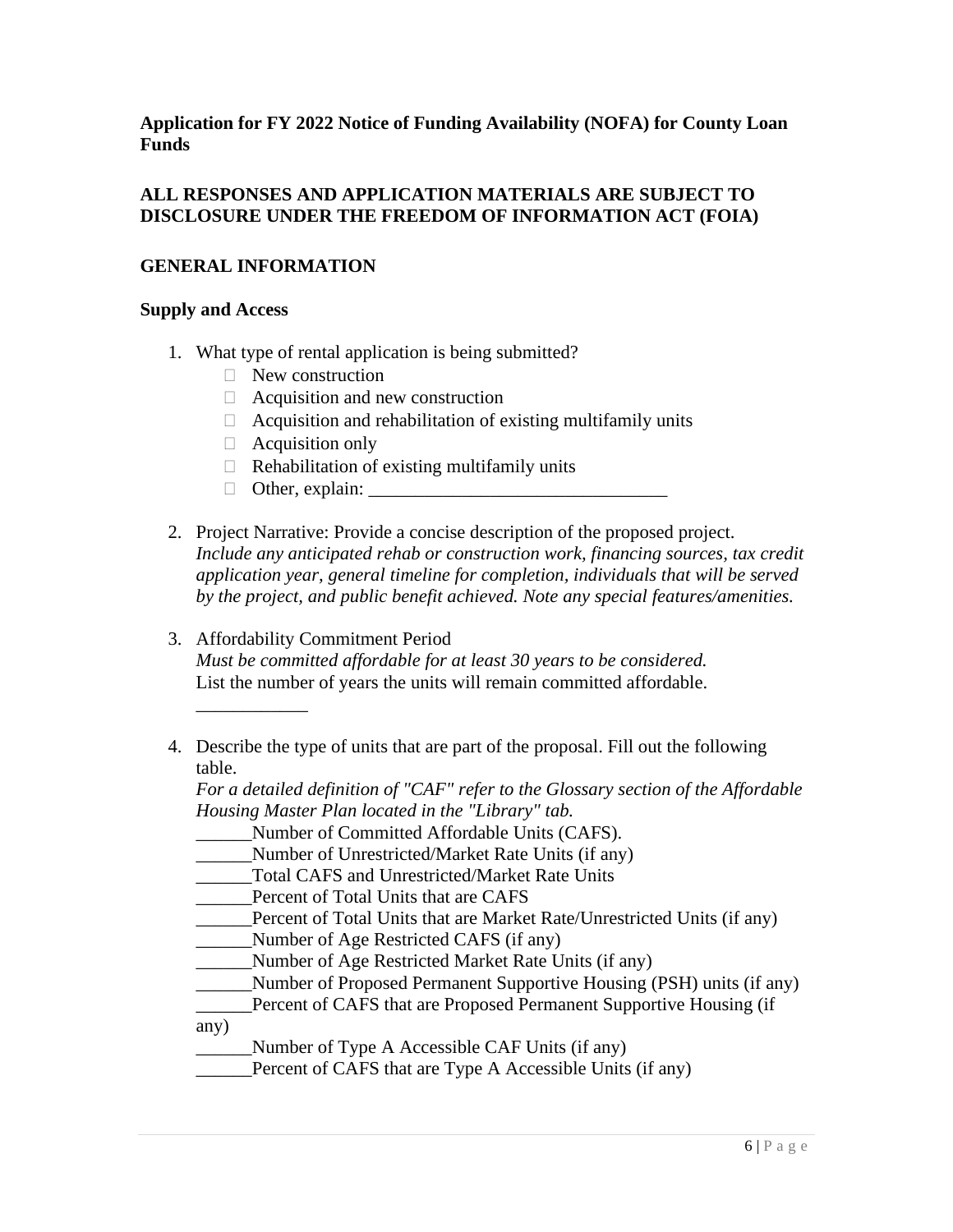Number of CAFS that are accessible for those with hearing/visual impairments (if any)

Percent of CAFS that are accessible for those with hearing/visual impairments (if any)

\_\_\_\_\_Number of Type A Accessible Units that are also planned to be PSH units (if any)

5. List the parking characteristics of the proposed project.

\_\_\_\_\_\_# of off-street parking spaces proposed

Required minimum parking ratio per the Zoning Code (without modifications)

\_\_\_\_\_\_Proposed parking ratio/unit

\_\_\_\_\_\_Will off-street parking be located in an underground garage? (yes/no)

\_\_\_\_\_\_# of underground garage levels (if applicable)

\_\_\_\_\_\_Will off-street parking be located in a structured above-ground garage? (yes/no)

\_\_\_\_\_\_# of above-ground structured garage levels (if applicable)

6. How far away is the closest transit stop?

*List answers in decimals. Example: "0.25 miles from bus stop."*

\_\_\_\_\_mile(s) from closest metro stop

 $mile(s)$  from closest bus stop

7. Does the existing property contain market rate affordable units (MARKS)? If so, how many? If rents are unknown, please enter best estimate. Leave blank if there are no existing MARKS.

*MARKS are housing units that have market rents that are affordable to low-and moderate-income households. These units are not regulated by the County or any other public agency.*

- *\_\_\_\_\_\_*# of MARKS up to 40% AMI
- *\_\_\_\_\_\_*# of MARKS up to 50% AMI
- *\_\_\_\_\_\_*# of MARKS up to 60% AMI
- *\_\_\_\_\_\_*# of MARKS up to 80% AMI
- 8. If the existing property contains MARKS, are they currently for-sale on the open market (i.e. there is an active listing for the property advertising the sale of the building)?

*Please upload documentation of active listing on "documents" tab.*

- $\Box$  Yes, there is an active listing.
- $\Box$  No, it is not currently for-sale on the open market.
- $\Box$  There are no MARKS at the existing property.
- 9. Does the property contain existing CAFS that have affordability restrictions expiring in the next 5 years? Leave blank if there are no existing CAFS that have affordability restrictions expiring in the next 5 years.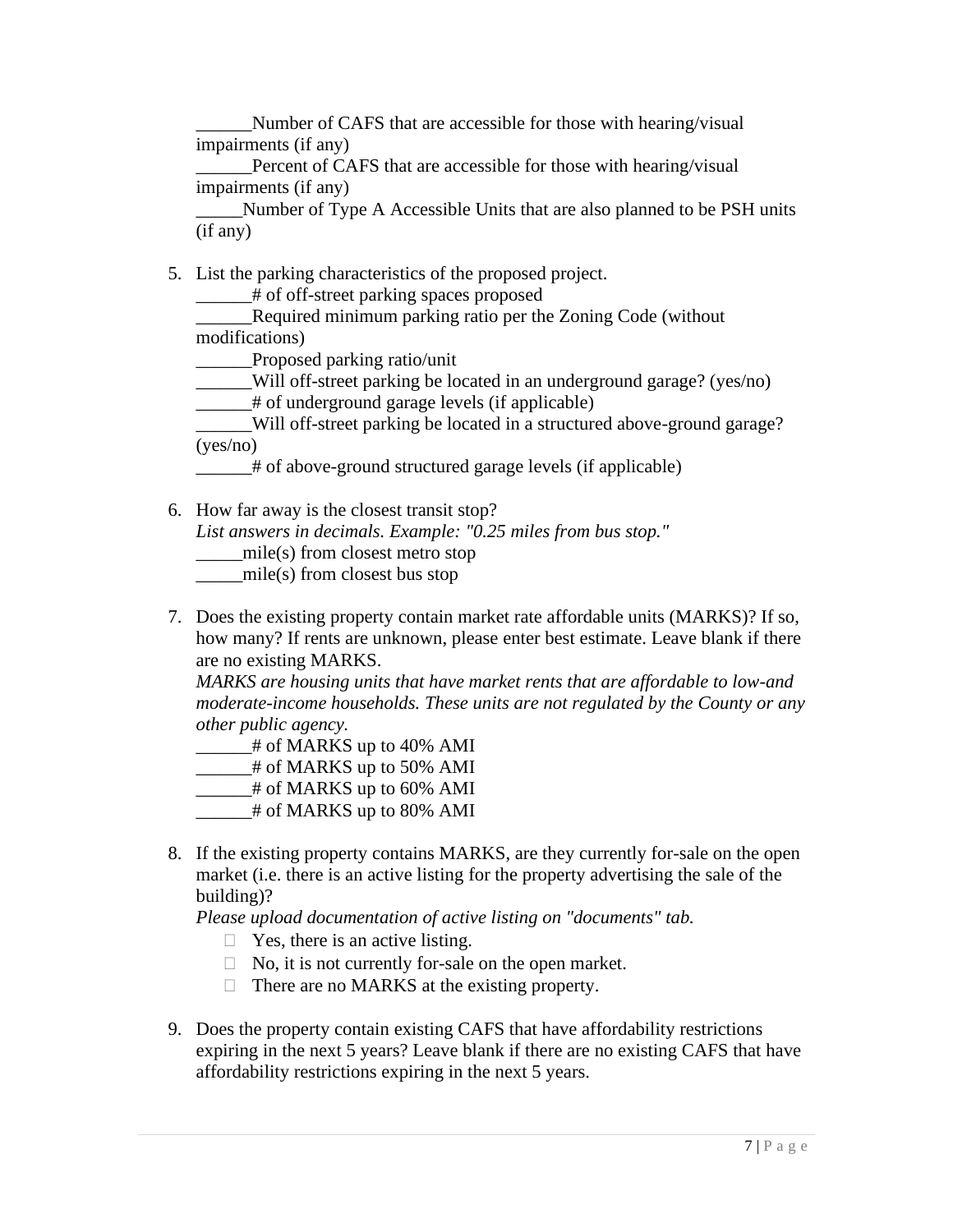*Affordability restrictions include any guaranteed agreements with Federal, state, or County government to remain affordable for a specified period of time, e.g. site plan requirements, deed covenants, IRS regulations governing tax exempt financing, etc.*

 $\frac{1}{4}$  of CAFS up to 40% AMI expiring within the next 5 years.

- \_\_\_\_\_\_# of CAFS up to 50% AMI expiring within the next 5 years.
- $\equiv$  # of CAFS up to 60% AMI expiring within the next 5 years.
- \_\_\_\_\_\_# of CAFS up to 80% AMI expiring within the next 5 years.
- 10. Does the property provide infill or higher-density redevelopment opportunities at a future date (aside from this application)? *If yes, briefly describe the future infill/redevelopment opportunity.*

*If yes, briefly describe the capital needs and provide a rationale for the urgency.*

11. Is there time-sensitive funding that is at risk if the application is not selected in FY 2020?

*If yes, identify the source and amount of funds, and describe the nature of the time sensitivity; e.g. proposal is part of a hybrid 9% and 4% LIHTC project; a funding source has time limits on execution.*

# 12. Is the existing property a historic property?

*Check all that apply.*

- $\Box$  Identified in the [Historic Resources Inventory/HRI](https://projects.arlingtonva.us/wp-content/uploads/sites/31/2014/02/HRI-Phase1.pdf) (i.e., garden apartment, shopping center, commercial building)
- □ Protected as a [Local Historic District](https://projects.arlingtonva.us/plans-studies/historic-preservation/local-historic-districts/)
- □ Protected with an [Historic Preservation Easement](https://projects.arlingtonva.us/plans-studies/historic-preservation/historic-preservation-easements/)
- $\Box$  Listed on or eligible for the [National Register of Historic Places](https://projects.arlingtonva.us/plans-studies/historic-preservation/national-historic-places/)
- $\Box$  [Constructed 50+ years ago](https://propertysearch.arlingtonva.us/)
- $\Box$  Located within an historic African American neighborhood (i.e., Hall's Hill/High View Park, Green Valley, Penrose, Johnson's Hill/Arlington View)
- $\Box$  Identified as historic in the following County-adopted planning documents:
	- o [Columbia Pile Commercial Centers Form Based Code \(2003\)](https://arlingtonva.s3.dualstack.us-east-1.amazonaws.com/wp-content/uploads/sites/31/2016/12/2016-FBC-Reprint-for-web.pdf)
	- o [Clarendon Sector Plan](https://arlingtonva.s3.amazonaws.com/wp-content/uploads/sites/31/2014/03/Clarendon-SectorPlan06.pdf)
	- o [Fort Meyer Heights North Plan \(2006\)](https://projects.arlingtonva.us/wp-content/uploads/sites/31/2014/04/Fort-Myer-Heights-North-Plan.pdf)
	- o [Colombia Pike Neighborhoods Form Based Code \(2013\)](https://arlingtonva.s3.dualstack.us-east-1.amazonaws.com/wp-content/uploads/sites/31/2016/12/Dec-2016-N_FBC-Update.pdf)
	- o [Courthouse Sector Plan Addendum: Courthouse Square \(2015\)](https://arlingtonva.s3.amazonaws.com/wp-content/uploads/sites/31/2015/12/Courthouse_SectorPlanAddendum_FINAL-12_2_15.pdf)
- $\Box$  Not identified as historic

Not sure if your property is historic? Visit the **Arlington County Historic** [Preservation Program website,](https://projects.arlingtonva.us/plans-studies/historic-preservation/historic-places/) or email [lfarris@arlingtonva.us](mailto:lfarris@arlingtonva.us) for assistance.

13. Should this project be recommended for Federal funding and the property is identified as historic or potentially historic through one of the methods described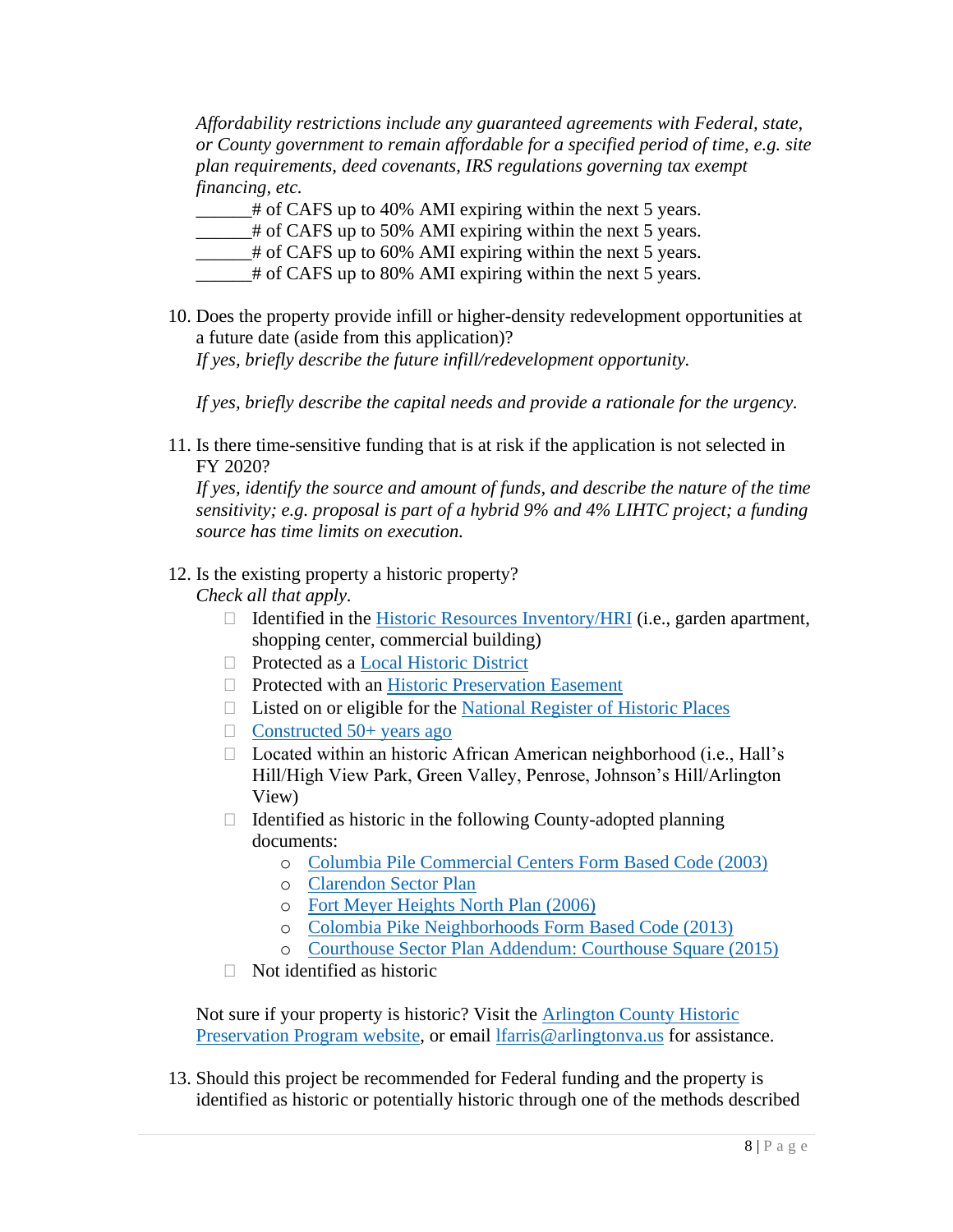in the previous question, the applicant will be required to understand the potential adverse effects of the project activities. If the applicant is proposing any combination of acquisition and rehabilitation, demolition or new construction which could materially alter the property as it currently exists, please describe potential adverse effects, and plans for mitigation.

14. Will leases for Type-A accessible units require households that do not include a person with a disability to transfer to another similar unit, if available, if an application is accepted from a household that would use the accessible features? *Reasonable transfer costs resulting from such a move would be paid by the developer/owner.*

15. Does the Sponsor Developer plan to scatter PSH units across the project? *If yes, please describe how they will be scattered (i.e. by floor, etc.).*

16. How many Type-A accessible units will also be designated as PSH units? *Please indicate percent of PSH units that will also be accessible units.*

## **Location**

- 17. Is the project located in an area covered by existing Comprehensive Plan Goals, a Sector Plan or a Small Area Plan? If yes, how is the project consistent? If no, is the project consistent with the General Land Use Plan? *Briefly describe how the project is consistent with applicable Comprehensive Plan Goals/plans or the General Land Use Plan. For a list of applicable plans go to [https://projects.arlingtonva.us/plans-studies/land-use/.](https://projects.arlingtonva.us/plans-studies/land-use/) Excludes Neighborhood Conservation Plans.*
- 18. Where is the proposed project located? *Enter existing address. If there is no existing address, enter the closest key intersections. Also indicate if the project will be located in a flood zone [\(https://msc.fema.gov/portal\)](https://msc.fema.gov/portal) and if so, how the project will satisfy Federal requirements related to [floodplain management.](https://www.hudexchange.info/environmental-review/floodplain-management/)*
- 19. What are the existing Real Property Number(s)(RPC) of the location of the proposed project? *For help finding the RPC number(s) go to <https://propertysearch.arlingtonva.us/Home/Search>*
- 20. What census tract(s) is the proposed project located in? *Enter the census tract number(s) below.*
- 21. What civic association is the proposed project located in? Has the civic association been consulted? *If the Civic Association has been consulted, list date of meeting(s) and briefly describe the result.*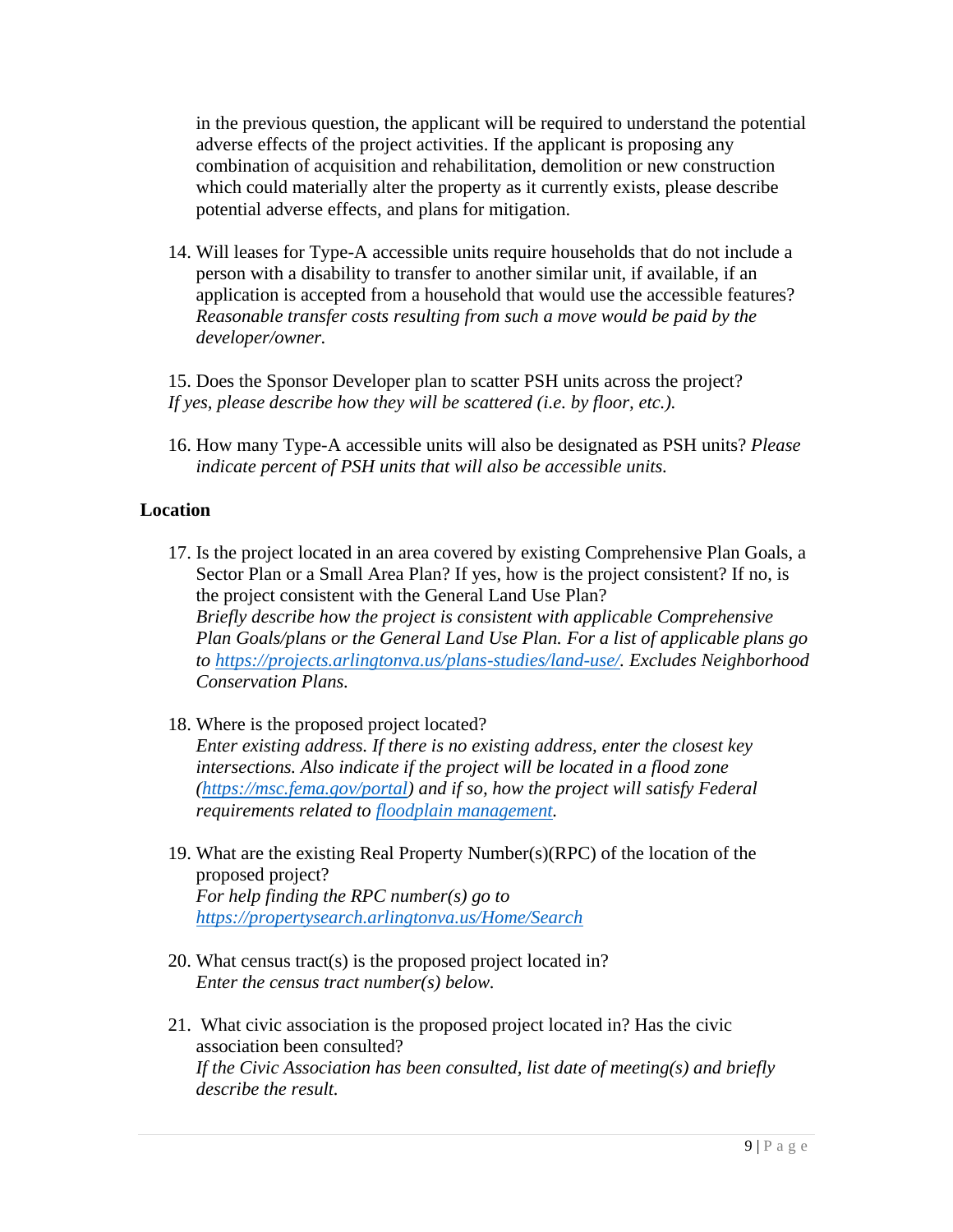## 22. Is the proposed project...

*Check the box that applies.*

- □ Located within the Metro Corridors as defined in the General Land Use Plan?
- $\Box$  Located within 1/4 mile of Lee Highway?
- Located outside of the Metro Corridors as defined in the General Land Use Plan and located outside of ¼ mile of Lee Highway?

# **Sustainability**

- 23. Is the project pursuing LEED Gold (or higher) or EarthCraft Gold (or higher) certification with ongoing energy use tracking? *If yes, identify what level of certification is being pursued and if the project will conduct ongoing energy use tracking. If not pursuing at least LEED Gold or EarthCraft Gold certification or ongoing energy use tracking, explain why.*
- 24. Do you plan to meet the baseline renewable energy requirement as described in the NOFA Scoring Guidance, or will you be seeking an exemption? If you are seeking an exemption, please provide justification below. *Note: In the "Documents" tab, please complete and upload the Solar Calculator. Please also submit a plan of the building's roof identifying the approximate location of the solar array and, if applicable, co-location with a vegetated roof.*
- 25. Is the project pursuing renewable energy or a combination of renewable energy and integrated vegetated roof above the baseline requirement? If yes, what is the anticipated renewable energy generation per SF of the roof area?
- 26. Is the project pursuing innovative, industry recognized "green" building standards such as, but not limited to, PHIUS certification, Net Zero Energy certification, Zero Carbon certification, or LEED Zero certification? *If yes, briefly explain the innovative green building standard being pursued.*
- 27. Is utilization of a green or other workforce development organization during construction that provides employment opportunities for low-income residents being proposed? *If yes, please list the name(s) and brief description of the workforce development organizations.*
- 28. Will in-unit broadband internet or Wi-Fi internet service with a managed support plan be provided to all units free of charge? *Please provide a description of the type of internet service that will be provided and the goal internet speed to be achieved.*
- 29. What company and/or partners will be utilized to provide the in-unit internet? List all options.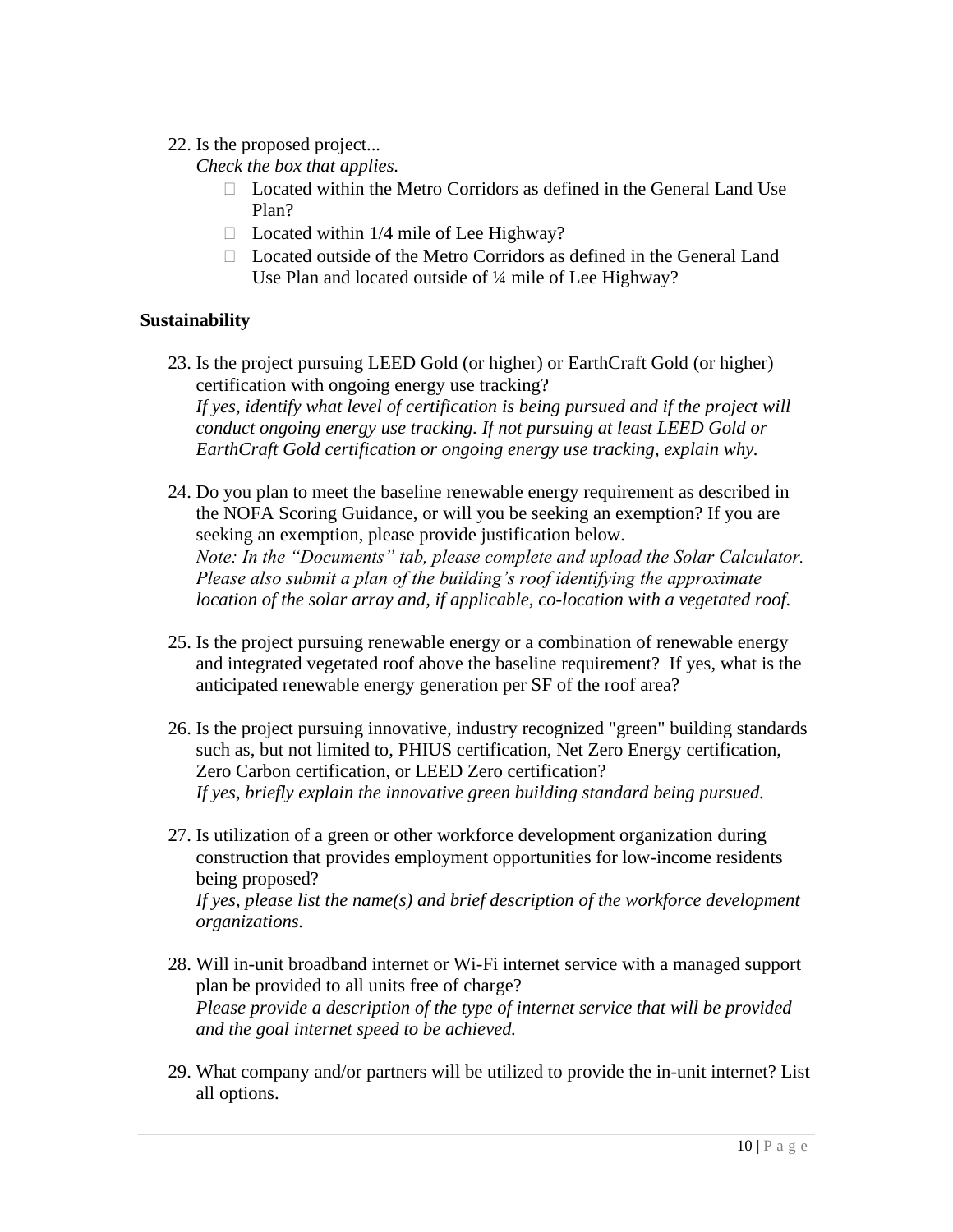- 30. Will the applicant be providing a digital literacy program? If so, what organizations will that applicant partner with for this programming?
- 31. Will the building owner install telecommunications infrastructure and wiring during construction and will this infrastructure be owned by the building owner?

## **Experience**

- 32. In the past 10 years, how many committed affordable, market rate, or mixedincome developments has the applicant developed or owned?
	- \_\_\_\_\_\_ # of Committed Affordable Developments
	- \_\_\_\_\_\_ # of Committed Affordable Units
	- \_\_\_\_\_ # of Market Rate Developments
	- \_\_\_\_\_\_ # of Market Rate Units
	- \_\_\_\_\_\_ # of Mixed-Income Developments
	- \_\_\_\_\_\_ # of Mixed-Income Units
- 33. In previous residential developments, how has the applicant set up effective channels to engage tenants? (e.g. through regular tenant meetings, support for tenant associations, and/or other methods).
- 34. How many low-income tenants serve on the applicant organizations Board of Directors?
- 35. What resources does the applicant provide to tenants and/or their associations to improve tenant living conditions regardless of race, ethnicity, age, gender, national origin, sexual orientation, disability status or other protected class?

## **Readiness**

- 36. At the time of this application, does the applicant or team member OWN (hold title) to the land? If no, does the applicant have site control? *If the applicant does not hold title to the land, identify the form of site control (e.g. option agreement, executed Letter of Intent, purchase contract with the seller), and upload evidence of site control in the "Documents" tab.*
- 37. Does the property require rezoning, a Special Exception Site Plan, Form Based Code, or use permit approval? Have County Planning staff been consulted? *If yes, explain the plan and timetable for obtaining the approval. Briefly describe the result of discussions with County Planning staff.*
- 38. Are there existing tenants that will be permanently or temporarily relocated and/or displaced? If yes, describe the relocation and/or anti-displacement strategy.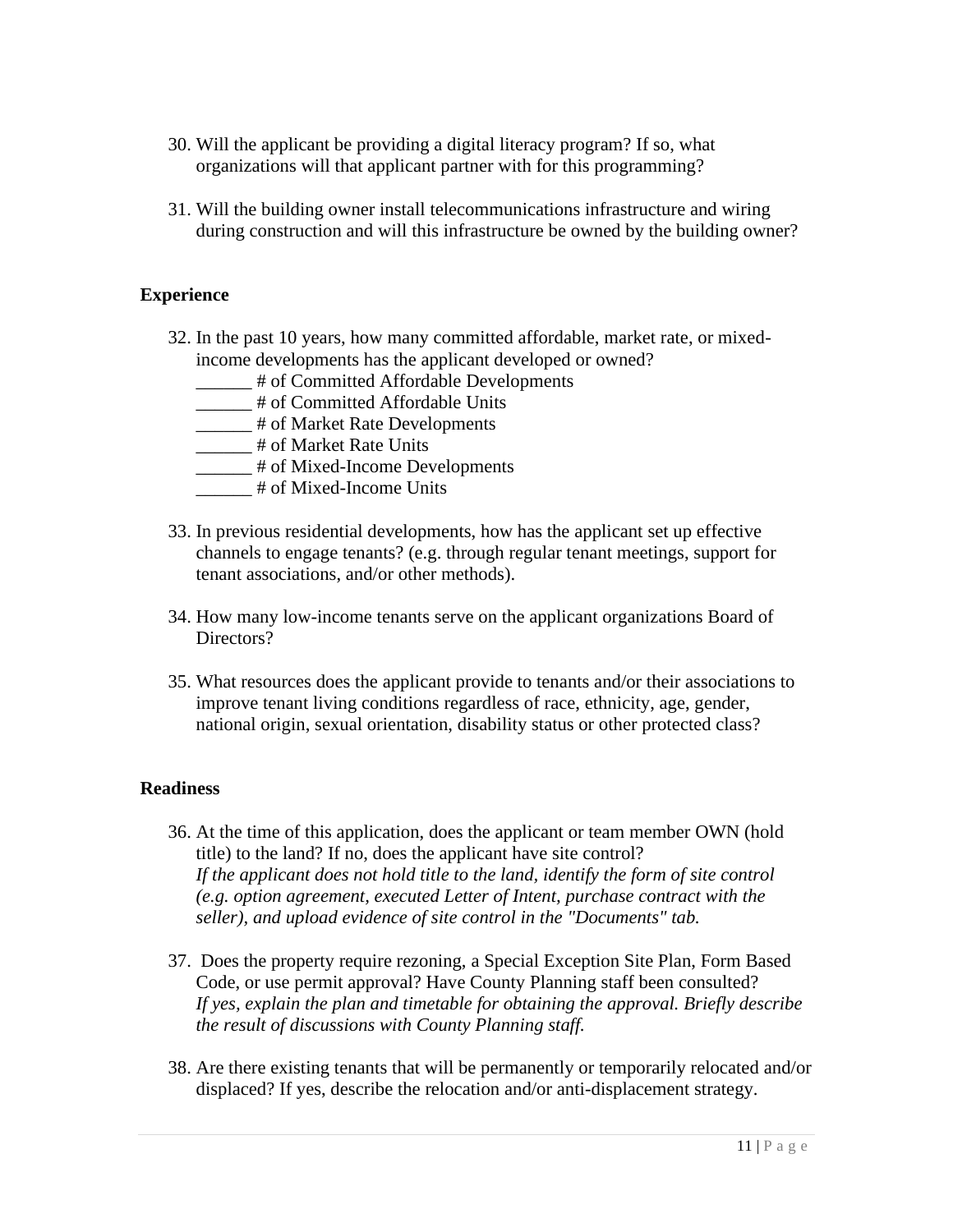*Include characteristics of existing tenants (# receiving Housing Choice Vouchers or Housing Grants and estimated income levels). Describe specific financial or other assistance that will be provided to households that will be displaced as well as proposed strategies to minimize displacement.*

- 39. Describe the plan for delivering services at the proposed development. *Leave blank if there is no plan to provide services or partner with service providers at the proposed development.*
- 40. Identify and describe your plan for completing any necessary due diligence, Federal compliance (see "Library" tab for more information) or pre-development tasks. If hiring a consultant for pre-development tasks, describe the work being performed.

*For example: appraisal (if not already provided), market study, environmental assessments (including historic preservation and archaeological review, if applicable), rent roll analysis, etc.*

41. Identify and describe the plan and schedule for preparing and coordinating the necessary public meetings which may include Civic Associations, Housing Commission, Tenant-Landlord Commission, Planning Commission, HALRB, and County Board. *Identify any anticipated opposition. Also describe your plan for any public* 

*meetings or hearings that might be required given the use of Federal funds.*

42. When do you anticipate closing on financing?

# **Diversity and Racial Equity**

- 43. What strategies are in-place that foster and promote racial and ethnic diversity, equity, and inclusion within management operations and program development? *For example, does your organization's strategic plan incorporate (or will incorporate) commitment to racial equity? Do you sit on any diversity/equity working groups? Have you hired outside consultants to assist with internal racial diversity practices and strategies, etc.?*
- 44. How does the Sponsor Developer train employees on the relevance of diversity and racial equity? *Discuss your training and education plan, including any trainings, panels, seminars staff have attended and/or will attend and other tools that are used to train employees on diversity and racial equity.*
- 45. How does the Sponsor Developer encourage racial diversity in recruiting and promotion practices among staff and the Board of Directors?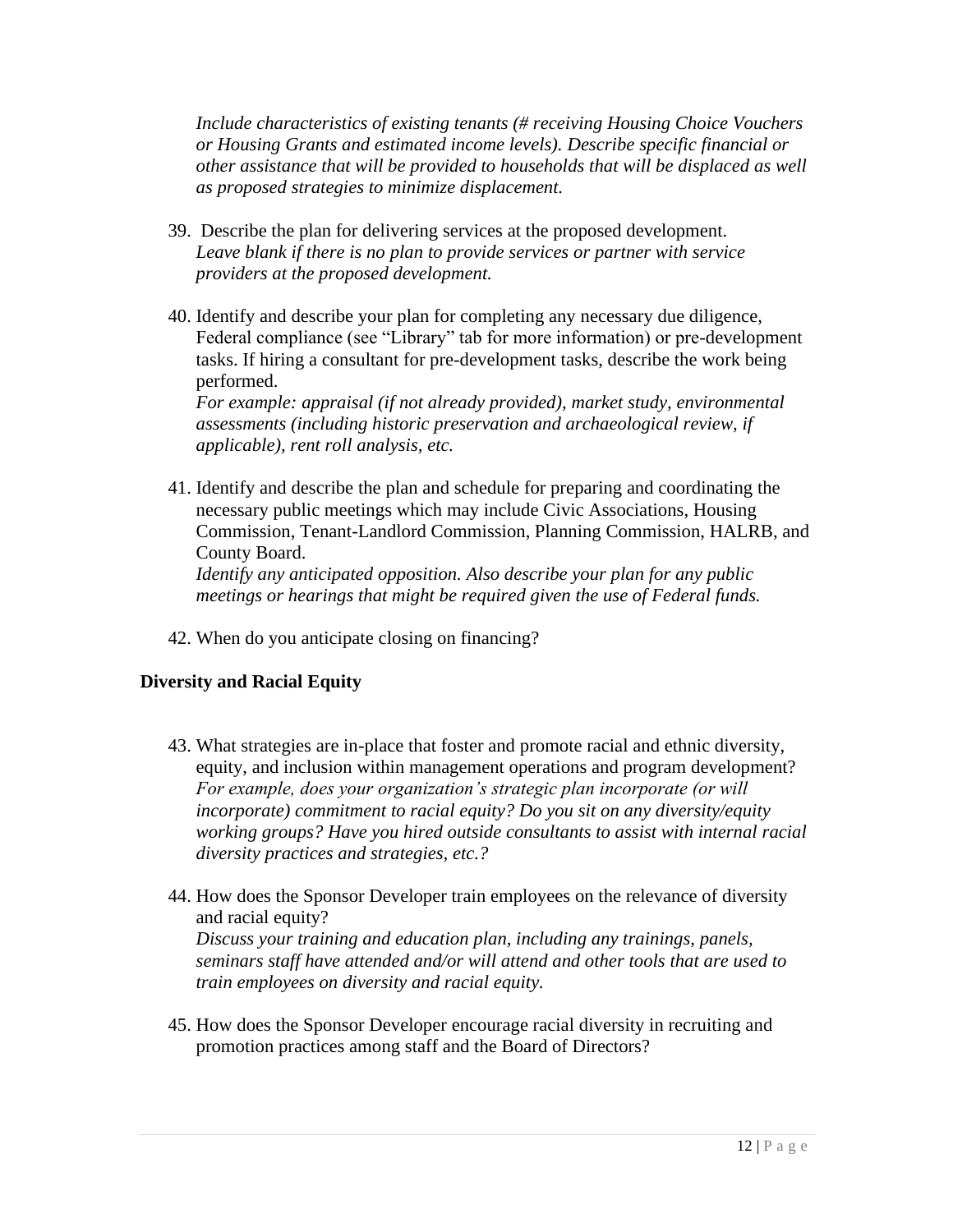*Examples include non-discrimination policies, advertising positions with an Equal Opportunity Employment statement, and any tools you use to recruit, promote, and/or engage racially and ethnically diverse applicants, etc.*

#### **Budget Characteristics**

46. Enter the following budget details below.

\_\_\_\_\_\_Total Development Costs (TDC)

\_\_\_\_\_\_Total County Loan Fund Request

Leverage (TDC minus County loan funds divided by the County loan funds amount. Answer should be expressed as a decimal)

\_\_\_\_\_\_AHIF per CAF unit

Developer Fee (For 4% LIHTC projects, the developer fee cannot exceed what is claimed in eligible basis).

Developer Fee as % of TDC (Subtract the developer fee from the TDC. Divide the developer fee by this number. Express as a %)

\_\_\_\_\_\_Deferred Developer Fee

\_\_\_\_\_\_% of total developer fee that will be deferred

\_\_\_\_\_\_Seller Note (if applicable)

\_\_\_\_\_\_Developer contribution (other than deferred fee and seller note)

\_\_\_\_\_\_Priority payment fee/unit (Fees paid from project income, such as management fees and resident services fees, not including the developer fee, which are paid ahead of the County loan repayment)

Year AHIF loan crests (year AHIF loan balance begins to decline) Residual receipts cash flow split percent to County

# 47. **Answer ONLY if application is proposing new construction.** Will CDBG

funds be used for off-site infrastructure improvements? If "yes" please be sure to include a list and costs associated with all proposed off-site improvements in the "Documents" tab.

*New construction of rental housing is not an eligible activity for the use of CDBG funds. However, CDBG may be used to develop the off-site infrastructure (utilities, street improvements, etc.) that might support a new affordable housing development.*

48. For rehab and construction projects on the applicant's existing property: Describe the existing debt structure including the maturity date of the loan and any loan terms that would impact financing.

*Describe any existing affordability regulatory requirements that may be on the property. Leave blank if the proposed project is not on the applicant's existing property.*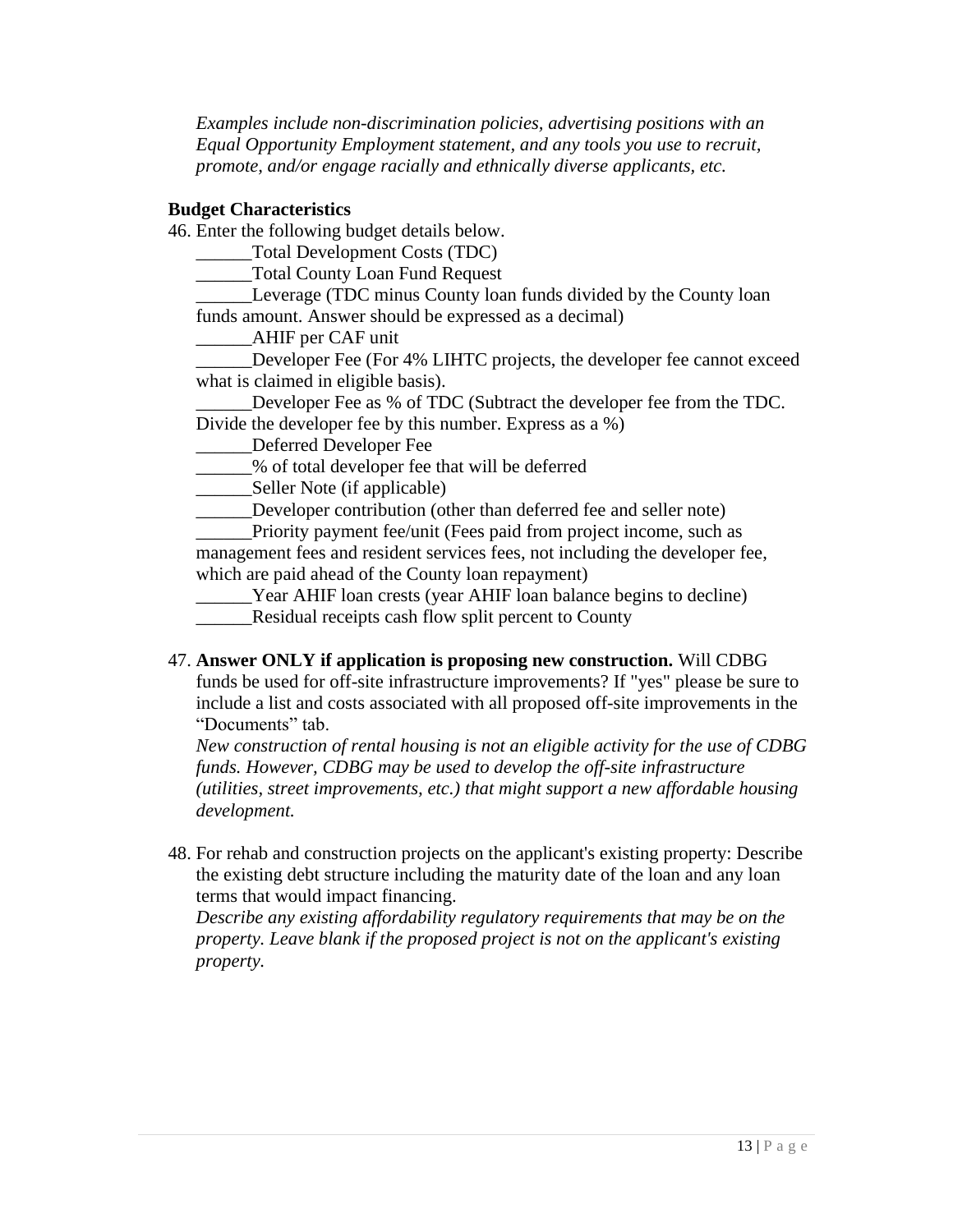# **BUDGET**

- 1. List all funding sources. Be sure to include *every* funding source you currently intend to apply for, such as the Federal Home Loan Bank Affordable Housing Program, Virginia Housing Trust Fund, or other competitive and/or outside sources. Please visit the [Financial Tools](https://housing.arlingtonva.us/development/financial-tools/) webpage for information about County loan funds and examples of other non-County sources of funding.
- 2. List all funding uses.

# **TABLES**

Fill out the following table and list the type and affordability level of the proposed Committed Affordable Units:

| Type of    | Efficiency | $1-BR$ | $2-BR$ | $3-BR$ | $4-BR$ | Total       | $%$ of      |
|------------|------------|--------|--------|--------|--------|-------------|-------------|
| Unit       |            |        |        |        |        | <b>CAFS</b> | Total       |
|            |            |        |        |        |        |             | <b>CAFS</b> |
| Up to      |            |        |        |        |        |             |             |
| 30%        |            |        |        |        |        |             |             |
| AMI        |            |        |        |        |        |             |             |
| Up to      |            |        |        |        |        |             |             |
| 40%        |            |        |        |        |        |             |             |
| AMI        |            |        |        |        |        |             |             |
| Up to      |            |        |        |        |        |             |             |
| 50%        |            |        |        |        |        |             |             |
| AMI        |            |        |        |        |        |             |             |
| Up to      |            |        |        |        |        |             |             |
| 60%        |            |        |        |        |        |             |             |
| AMI        |            |        |        |        |        |             |             |
| Up to      |            |        |        |        |        |             |             |
| 80%        |            |        |        |        |        |             |             |
| <b>AMI</b> |            |        |        |        |        |             |             |
| Total      |            |        |        |        |        |             |             |

## **DOCUMENTS**

Upload documents to support the application. Only the documents listed as "Required" are necessary to submit the application. All other documents are optional.

- Experience Form Template. Applicants MUST upload experience form to be considered. (Template available on ZoomGrants website) **- Required**
- Audited Financial Statement or Equivalent. **- Required**
- One-page resume for each of the key staff persons that includes specific housing development experience and years of experience (limit up to 3 staff members per organization). **- Required**